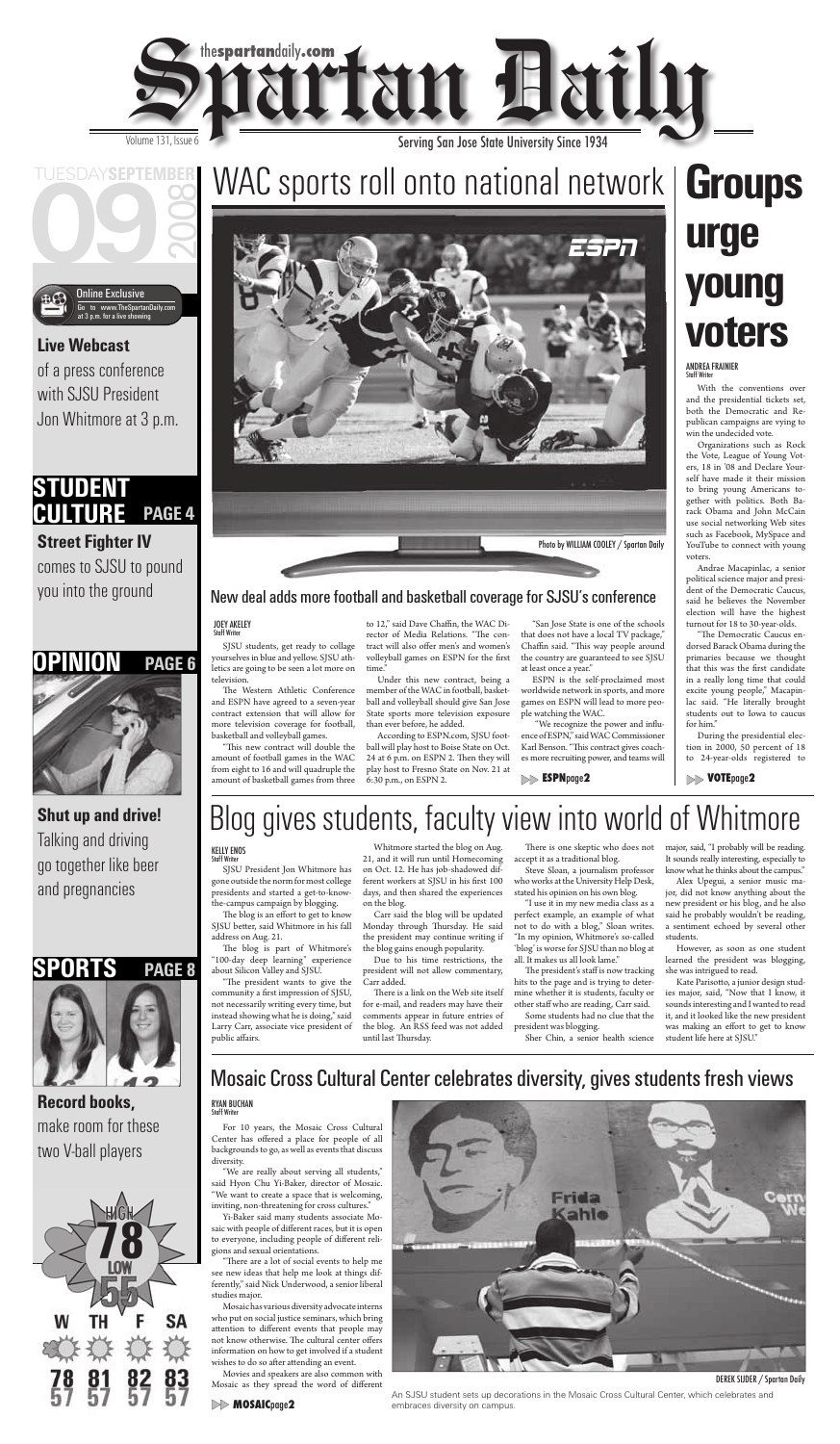

TUESDAY**SEPTEMBER 09** 2008

**Employer Table: The** 

**Apple Store**

**09** 

10 a.m. to 2 p.m. at 9th Street Plaza (in front of the Career Center). Contact Angela Wayfer at careercenter.sjsu.edu

**Club Sports Recruitment Barbecue**  Lunch that includes a hotdog, soda and CS megaphone will be sold for \$2. Individual items will be sold for

**Employer Table: National Farm Workers Service Center**

10 a.m. to 2 p.m. at 9th Street Plaza (in front of the Career Center). Contact Angela Wayfer at careercenter.sjsu.edu

\$1 each.

10:30 a.m. to 2:30 p.m. at the 7th Street barbecue pit area across from the Event Center. Contact Allison Clifford at ar\_clifford@yahoo.com

**Tuesday Night Lec-**

**ture Series**

"Linda Inson Choy and 'IPGIM':

Living the Change" concurrent with the exhibition "The Offering Table: Activist Women Artists from Korea" at Mills College in Oakland. The artists and curator will discuss the work of this activist feminist group that is working within a society that is still largely based on the Confucian patriarchal system. The artists will also share their philosophies and visions for the future. 5 p.m. in Art Building Room 133. Contact Ace Antazo at zephronas@pacbell.net

### **School of Art & Design Gallery Receptions**

WAC sports being showcased across the country certainly should help to lure in better

young athletes, he said. The WAC has had recent suc-

> Gallery 2: Chris Hofer-Borror, Gallery 3: Gloria Huet, Gallery 5: Kirkman Amyx, Gallery 8: Emily Seeman, Black Gallery: John Pickelle, Herbert Sanders Gallery: John Pickelle Receptions: 6 to 7:30 p.m. located at each gallery in the Art Building and Industrial Studies Building.

Contact Ace Antazo at zephronas@pacbell.net

### **Magazine Club**

Join the Magazine Club for free root beer floats and to discuss and plan the spring trip to New York. 6 p.m. in 202 Dwight Bentel Hall. Contact Scott Fosdick at (408) 924-7556

### **Voter Registration**

"(For SJSU), there will be more (televised) football. There will be more men's and women's basketball and volleyball," Benson said. "In the past we have had limited exposure. This allows all of our schools to have national attention."

## SPARTAGUIDE

Students can register to vote for the upcoming national election outside the Student Union on Wednesdays starting Aug. 27 through Oct. 15, as well as Monday, Oct. 20. Associated Students Government is providing this opportunity to students. Oct. 20 is the last day to send in the voter registration forms. 9 to 11 a.m. outside the Student Union. Contact Kathryn Linder at klinder@as.sjsu.edu

issues that affect all people. In November, the center will host a Latino film festival. Later this month, journalist Robert Fisk will speak on issues in the Middle East.

Sparta Guide is provided free of charge to students, faculty and staff members. The deadline for entries is noon, three working days before the desired publication date. Space restrictions may require editing of submission. Entries are printed in the order in which they are received. Submit entries online at thespartandaily.com or in writing at DBH 209.



-Loves to Give Great Customer Service

Students, Faculty, and Staff ALL get 10% off any purchase! Must Show Student or Faculty/Staff ID



Just ask for Pam!

umacias

redios

272 E. Santa Clara St. San Jose, CA 95112 San Jose, CA 95110 T. 408-279-4300 (inside Suvianda)

201 Willow St. T. 408-920-0780

**10**TOMORROW

receive more exposure."

annual open house to share what Mosaic is about. "I think it offers different re-

that was offered as part of an

sources," said Rose Fried, a freshman sociology major. "There are

"particularly those that have a variety of different people that can help me with a variety of different issues."

cess with the Bowl Championship Series appearances of Boise State and Hawaii, and Fresno State's NCAA Championship in baseball.

The room is decorated with pictures of different leaders in cultural change, including Mahatma Gandhi, Che Guevara and Angela Davis. An abundant amount of brochures and pamphlets fill the walls of a room crowded with desks and chairs for people to socialize, study and learn.

"We have to be realistic with our resources," Benson said. "Our goal is to have teams to be ranked in the top 20 (in all sports) and have our football teams go to the BCS."

Students will now have the more frequently.

friends together and paint our our fan base larger. It will give whole bodies and faces yellow more attention to games on and blue," said Jimmy On, a freshman business marketing major. "I would also make a couple of signs for SJSU."

opportunity to get on television larger amount of people," said "I'd probably get a group of engineering major. "It will make "ESPN games will attract a Safi Mojaddidi, a junior civil

Students should be ready to show their spirit and get themselves on television, he added.

According to a fact sheet on ESPN.com, cable operators ranked ESPN and ESPN2 first and second in perceived value, respectively.

"The sooner you get involved," he said, "you can start making these changes and it will evolve into something that interests you." Both the Democratic Caucus

campus and off campus."

ESPN games can bring the school together, he said.

## **ESPN** National broadcasts may inspire fans

"They tell me that I'm throwing away my vote," she said. "I tell them that I would like to live in a world where the reality is that we have more than two parties running this country."

"I believe in access and equity in higher education, and Mosaic allows me to work towards that goal," said Sadika Sulaiman Hara, Mosaic's assistant director.

Since 2004, the cultural center has presented the Tunnel of Oppression, an event that focuses on problems in society regarding race, religion, gender, sexual preference, age and social class.

Mosaic was created as a result of a racial incident between a black student and a white faculty member, Yi-Baker said. When the student was trying to gain entrance to a closing building, the faculty

member used racially derogatory language toward the student, Mosaic's Web site reported.

"It resulted in a cry from the community to have a safe space for everyone," Yi-Baker said,

been marginalized."

Mosaic is an acronym: Multicultural Opportunities and Student Awareness In different Cultures.

On Monday, people crowded the center, located in the Student Union, eating free food

After hearing about the proposed renovation of the Student Union, Yi-Baker said she sees it as a good opportunity for Mosaic. Yi-Baker said the project could add more meeting rooms and program areas that would allow for more speakers, performances and educational opportunities.

Yi-Baker said she has seen increased traffic throughout the years, and she hopes that the success of the program can continue.

Yi-Baker said it does not mat-

Get To Know Your Farmacias Remedios Pharmacists and Pharmacy Staff!

ter if you are white, black, gay, Muslim, Buddhist or Christian – Mosaic is for everybody of all walks of life.

Today's busy lifestyles rely on a strong healthy back. A strong healthy back relies on Family Life Chiropractic.

The Comfort, Service, and Quality you would expect for you and your family.

> Mention This Ad & Pay Only \$20 (\$250 Value) Includes: -Computer Scan - Chiropractic Exam -Consultation -X-rays 2nd Day Reports of Results

**Family Life Chiropractic** 408-298-8092 | 115 Paseo de San Antonio www.familylifechiropractic.com

speakers, performances and other educational opportunities

vote, while 36 percent of those voters actually voted during the election. In 2004, 57 percent of 18 to 24-year-olds registered to vote, while 46 percent actually voted, according to the U.S. Census Bureau.

Jonathan Sandhu, a senior political science major and president of the College Republicans of San Jose State, said he sees a disconnect between young adults and the political process.

"Because it is an election year, there are a lot more people looking for the club," Sandhu said. "But in previous years it was harder to get students involved."

Sandhu said the club encourages its members to interact with local politics and to get involved with the issues that interest them.

and the College Republicans of San Jose State will hold events to generate awareness of the upcoming presidential election. They plan on debating each other on the key points for the election and register students to vote.

Julie Evans, a junior liberal

**MOSAIC** Increasing popularity may prompt more rooms,

studies major, said she registered to vote but doesn't plan on voting in the November elections because she said there are too many variations to politicians' stories.

"(Politicians) tell a bunch of lies and false promises, but then when they get in office, it's a whole other story, so I'd rather not partake in it," she said.

Kaisha Torres, a junior environmental studies major, said people give her a hard time because she chooses to vote for the Green Party candidate.

Cynthia Wong, a junior health science major, said she has researched each candidate on their stances on the issues because she doesn't want to be biased. Wong said she believes young voters should get involved with politics.

"We need to get off our asses and start voting because it counts," Wong said. "We start complaining in the future about what's going on, but if you would have voted for the right person in the first place, it would have never happened."

## **VOTE** Upcoming election brings students to political clubs

## "It resulted in a cry from the community to have a safe space for everyone."

**HYON CHU YI-BAKER** Mosaic director

"The sooner you get involved, you can start making these changes and it will evolve into something that interests you."

#### **JONATHAN SANDHU** senior political science major



# Spartan Daily **TO-DO LIST**

Call the newsroom: (408) 924-3281

## Home Is Where Your Back Is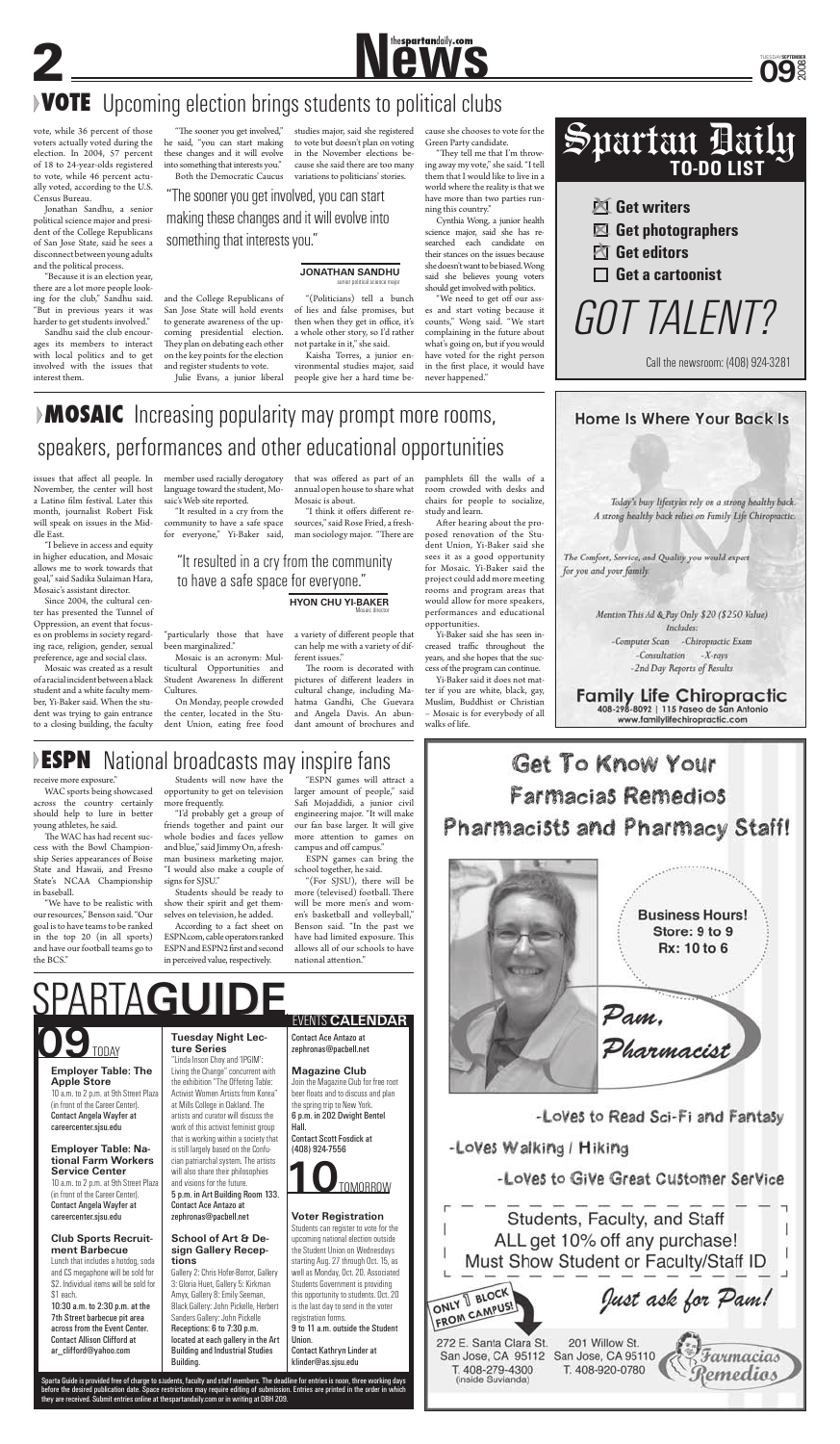

Open university student Steve Lucchesi practices during Sensei Jay Castellano's intermediate karate class at the Spartan Complex on Monday. Lucchesi **MIKE ANDERSON / Spartan Daily** said he has worked with Castellano for 20 years.

## Stranded window washers rescued

# Want to kick it like a sensei? Get in line



This ownership could even lead to a big increase in the national debt — to \$15 trillion, up from just under \$10 trillion now — if things don't work out as planned.

WASHINGTON — President Bush's "ownership society" was never supposed to come to this.

With the government takeover of Fannie Mae and Freddie Mac, U.S. taxpayers now essentially own the bulk of the nation's mortgage market.

The government's forced rescue of the mortgage finance giants over the weekend could have many unintended consequences, even though those in both parties — including the presidential nominees, Republican John McCain and Democrat Barack Obama — have greeted it as a necessary evil toward easing the nation's housing and credit woes.

The deal  $-$  one of the government's most aggressive market interventions in decades puts the long-term fate of the two mortgage companies in the hands of the next president and Congress.

"These companies are so big and so interwoven into the financial markets and our financial system, we had no choice," Treasury Secretary Henry Paulson said Monday in a round of TV interviews. "A failure by either one of these companies would cause great havoc in the economic system."

If all goes as planned, it should help make home loans cheaper and more readily available.

Officials announced Sunday that they would seize both Fannie and Freddie, temporarily putting them in a government conservatorship, replacing their CEOs and taking a government financial stake in the companies. The move could end up costing taxpayers tens of billions of dollars.

It also may slow the rate of foreclosures and possibly halt house price depreciation. But that's a big maybe.

The two together own or guarantee more than \$5 trillion in mortgages. That's an amount roughly equivalent to half of the entire national debt, and would represent a huge, if potential, increase in the overall U.S. indebtedness if counted among the government's liabilities.

For now, U.S. officials are trying to emphasize the temporary nature of the takeover and minimize the possible risk to taxpayers.

It has refocused political attention on the frail U.S. economy, with both candidates and their running mates back on the campaign trail talking about the economy after their respective nominating conventions, and with Congress returning to town for at least a three-week session.

> "I think this is a bigger financial crisis, said Mark Zandi, chief economist of Moody's Economy. com. "Instead of nationalizing an industry like the S&L industry, we've effectively nationalized the mortgage market."

The window washers became stranded after the scaffolding holding them malfunctioned and

> Paulson said he could not yet estimate the potential burden for taxpayers.

before firefighter Paulo Brito by helicopter or breaking winrappelled 70 feet down and put safety harnesses on the men, who were then pulled one at a

> But some economists say it could take years to work though the nation's housing problems. By then, the takeover could even dwarf the savings and loan crisis, when the failure of more than 700 S&Ls in the 1980s and early 1990s cost taxpayers some \$125 billion.

> Fannie, Freddie and the Federal Housing Administration now account for backing or issuing roughly three-quarters of the nation's mortgages, with commercial banks playing a decreasing role since the start of the housing-credit crisis.

> For a Republican administration that has favored market remedies and less government intervention, and once boasted of an "ownership society" with more individual ownership of private homes, retirement savings accounts and health care policies, the takeover of Fannie and Freddie has been a stark return to a far heavier federal hand on markets.

# Leading the way<br>to your destination

**BAY AREA** 

**AIK QUALITY** 

MANAGEMENT

DILTRIC!



With the AS Eco Pass, SJSU students with the AS Eco Pass, SJSU studented<br>and employees can enjoy unlimited and employees can enjoy unimited<br>rides on all VTA buses and Light Rail.

**BUST & REATION** 



ASSOCIATED STUDENTS PARKING SERVICES

TELEPHONE: 408.924.RIDE EMAIL: ts@as.sjsu.edu WEB: www.ts.sjsu.edu

LOCATION: Student Union Main level (room 235) HOURS: M-F, 9:00am-4:30pm

precarious vertical rescue.

Two window washers stuck refused to move. nine stories above the ground were hauled to safety by San Jose hour stuck along the side of the ment search and rescue team

firefighters Monday morning in a building at 1 Almaden Blvd. considered reaching the men

time to the roof.

They spent more than an A San Jose Fire Depart-







dows to pull them inside before deciding to rappel, a department spokesman said.

## Bush's "ownership society" has consequences

### Associated Press

**09** 

#### Associated Press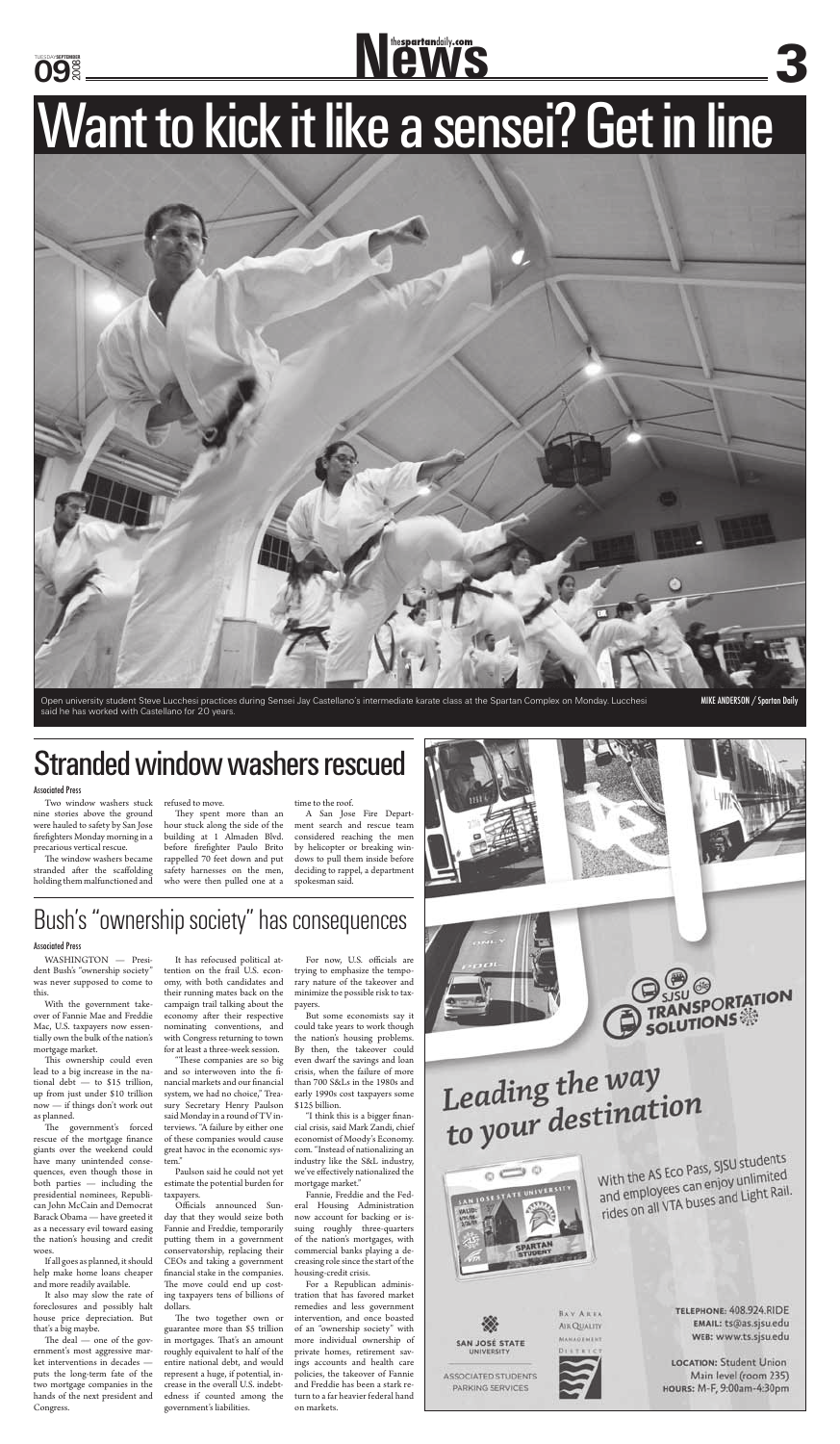Finally, there's a radio station that listens when you dictate what it should play. Pandora.com is a free music Web site that takes your suggestions and criticisms. Then it proposes and plays new music to best match your tastes.

"I like how really specific it is and how it can really guess ahead of time (the) music that you like," said Trei Dao, a senior advertising major.

The process starts when a user gives Pandora the name of an artist or song as an example of the kind of music that he or she would like to hear.

The Web site will then play music that is typified by certain characteristics of the original example. Pandora calls those characteristics the song's "music genome."

The idea is that the station can become more in tune with specific musical tastes.

According to Pandora, the music genome contains "the little details that give each recording its magical sound."

A team of musicians analyze melody, harmony, instrumentation, rhythm, vocals and lyrics, close to 400 attributes in all, and then classifies Pandora's music accordingly.

Users can vote by giving the songs thumbs up or thumbs down. Future selections on each channel are based on how the user voted on previous selections.

> There is also a feature that times out Pandora after three hours if there is no user interaction. Pandora cannot be used in a commercial environment, and this

"I like the way you can give a thumbs up or a thumbs down on the songs," said Lee Connolly, a senior public relations major who listens to Pandora every day. "They won't play the same songs again, or they won't play similar songs."

Giving a song thumbs up af-

Any artist receiving two thumbs-down votes on the same channel will be permanently removed from that playlist.

Third Strike," which was the last true installment and update to the original "Street Fighter" series, excluding the various spin-offs such as the "Alpha" and "EX" series.

"Sometimes (Pandora) guesses wrong, so I have to guide it specifically to where I want it to go," Dao said. "If I don't like something, it's really easy to get rid of (the song) too. (Pandora) does a good job of remembering what I don't like about it."

This latest installment goes back to its roots, bringing back the original 12-character roster and old-school gameplay from the earlier "Street Fighter" games and adding four new combatants to choose from, new "focus attack" techniques for countering and a revenge meter to pull more moves.

The four new fighters are Mexican wrestler, El Fuerte; redheaded femme fatale, Crimson Viper; buffed-up grappler, Abel and rotund oddball, Rufus. Longtime series vets such as Ryu, Ken, Chun-Li and other memorable characters return to fight in 3-D.

Licensing, however, has placed some limitations on Pandora. For example, there is a limit of 100 channels per account, and each artist or song can only have one channel.

The applications you downloaded on your iPhone have allowed you to fight with a lightsaber, chug a pint of beer and embarrass your friends with a virtual whoopee cushion.

You can also see all the channels that anyone has customized.

**Cubes Lite:** This is one of those puzzle games that might turn you into an addict. Imagine Bejeweled, Jawbreaker and a Rubik's Cube all rolled into one. The goal is to line up and clear cubes of the same color by rotating the puzzle in any direction.

Tiger! Sonic boom! Spinning bird kick!

If any of these phrases hold any meaning for you, then get ready for a nostalgic trip down memory lane because "Street Fighter IV," Capcom's newest entry in its legendary fighting series, has been attracting crowds to the arcade at SJSU's Bowling Center in the Student Union since the fall semester began.

It has been almost 10 years since Capcom released "SFIII:

At first I was speculative about its accuracy, but after going 20 for 20 — even recognizing Noah and the Whale's "Shape of My Heart" in a crowded restaurant — I'm a believer. It also links you to the iTunes music store and the music video on YouTube.

"SFIV" is fully rendered in colorful, flashy 3-D graphics this time around, while still using a 2-D plane.

"I was a little shaky about it at first, but it's pretty good," said Roger Ermard, a mass communications major. "It stays true to the roots. I haven't seen this many people around a game in awhile." "SFIV" has been attracting

voice recordings into written text. Dictate up to two minutes of personal notes and wait a few minutes. The application transcribes the recording into to-do lists, text messages, e-mails and blog entries. It works like a speaker phone, so it's a perfect hands-free device when driving in the car.

TUESDAYSEPTEMBER

Twinkle: The hands-down winner of all the Twitter-related applications available. Twitter is a social networking service that sends text messages (known as tweets) to your circle of friends.

many SJSU students who regularly play at the arcade as well as people who are off-campus. Whether it's because of the seizure-inducing graphics, old-school gameplay or the characters' personalities, "SFIV" has been eating up many quarters and generating different opinions from both old and new fans about the game's direction.

Ermard's brother, Ray, 26, said he likes the speed and gameplay, but that the timing is a bit different for some of the characters and that there could be more environment variety.

David Ung, a molecular biol-

ogy major, described it as "a mix of Street Fighter II and III."

"It's different, but it's fun," he said. "It's more about defense than offense now."

Not everyone was impressed. "The graphics are nice, but it's boring," said Derek Candelario, a math major. "The super moves and animation are a little dramatic, and it's expensive right now. Bringing back the old characters wasn't that exciting, and I'm bored with them already."

fects the next songs played in that session. Also, future songs played on that channel are more likely to have similar musical traits. A thumbs down will stop that selection from playing and immediately move Pandora to a new song that will be of the same style, but will have different musical traits. is an attempt to prevent that. In addition, each channel is only allowed to skip six songs per hour. Abdoali Shahdawali, a senior biology major, noted this one drawback. "Sometimes you don't get to listen to the songs that you want to listen to. Even if you try to skip it, you can't skip it," Shahdawali said. Once listeners have used up their six allotted skips on that channel for that hour, they have to either finish listening to the current song or change to another channel. Pandora also has a social networking feature that allows you to share your profile and stations with friends. People can search profiles of those who have listed specific bands, songs or genres. People can see the songs and artists that others have bookmarked. "If I don't like something, it's really easy to get rid of (the song) too. (Pandora) does a good job of remembering what I don't like about it."



Devoted fanatics and recent followers of the series can find out if they like it for 75 cents.

MARCOS BLANCO Staff Writer

## 'Street Fighter IV' brings battle and quarters into SJSU's Student Union arcade

#### CHRIS CURRY Staff Writer

## Pandora's box unleashes favorite tunes for music buffs

Now is the time to download applications that are worth having.

Here are 10 programs that make you wonder how you had ever lived without them, and, best of all, they're free.

**Pandora Radio:** From the creators of the Music Genome Project, an effort to capture and categorize music, this application creates customized radio stations based on your musical taste.

Enter an artist's name or song title, and Pandora creates a radio station that streams the performer's music, along with music from

similar artists. For example, I entered Rage Against the Machine, and Pandora played back music from Red Hot Chili Peppers, System of a Down and Beastie Boys. Don't like Pandora's recommendations? Veto the selection, and Pandora evolves the playlist to fit your taste. An added bonus: It's commercial free.

**Shazam:** Ever hear a song and wonder what it is? Hold the iPhone toward the speaker and shazam! The program provides the name of the song, artist and album.

**Yelp:** Search for nearby eateries, shops and entertainment; read reviews from users who've been there and map places on the phone.

You can also search for businesses by location, price and what's current. Its only downside is that

users can't upload their reviews directly from the iPhone.

**Remote:** Control the iTunes library from your iPhone. Select songs or playlists, see the album artwork and adjust the volume as if you were in front of your computer. The application works through a Wi-Fi network, so the playlists can be managed from anywhere in the house.

**Sportacular:** Get the scores, statistics, standings and news of your favorite professional and college teams. Customize the application to keep track of the stats of your favorite players and the players on your fantasy team.

**Wikipanion:** Search and browse Wikipedia entries on the iPhone. It's fast, convenient and a must for any college student. The application has autosuggest and a landscape mode; the results are displayed in large, easy-to-read text. Its only drawback is that users can't edit or create new entries.

**Jott for iPhone:** Jott transforms

**Urbanspoon:** Seeing as I don't cook (I microwave), Urbanspoon is heaven-sent for me. With a shake of the iPhone, Urbanspoon randomly selects a restaurant in my area. You can tailor the search by price, type of food and location. Keep shaking until you find an eatery you enjoy.

Not only does this application allow users full access to their Twitter accounts, but they can also read tweets from other Twitterers within a 1,000-mile radius and upload images to go with their messages.

 **TREI DAO** senior advertising major



# Student Culture



Tell us about them at www.thespartandaily.com

## COUNTY FEDERAL WELCOMES BACK SJSU!

### Visit our City Centre Branch, conveniently-located across from the Dr. Martin Luther King, Jr. Library at 140 East San Fernando Street.

- · San Jose State University Faculty, Staff & Students are all eligible to join!
- · Membership Fee Waived."
- Free Rewards Checking; No minimum balance or Direct Deposit requirement.
- · Free Online Banking/Free Bill Pay.
- . Free, unlimited ATM use at CO-OP Network, 7-Eleven Stores and County Federal ATM locations.
- · Free Car Buying Service/Auto Loans.
- Free Financial Education Seminars.
- . Multiple Branch Locations, many conveniently open on Saturday!
- \* Receive a \$10 gift card when you open a membership account."



**Branch Hours** Monday-Thursday 10:00 a.m. to 5:30 p.m.

**COUNTYFEDERAL** 10:00 a.m. to 6:00 p.m.



\*Offer valid through 9/30/2008 on new membership accounts for San Jose State Faculty, Staff & Students.

This latest installment goes back to its roots, bringing back the original 12-character roster and oldschool gameplay from the earlier "Street Fighter" games.

Carlos A. Moreno / Spartan Daily

Carlos A. Moreno / Spartan Daily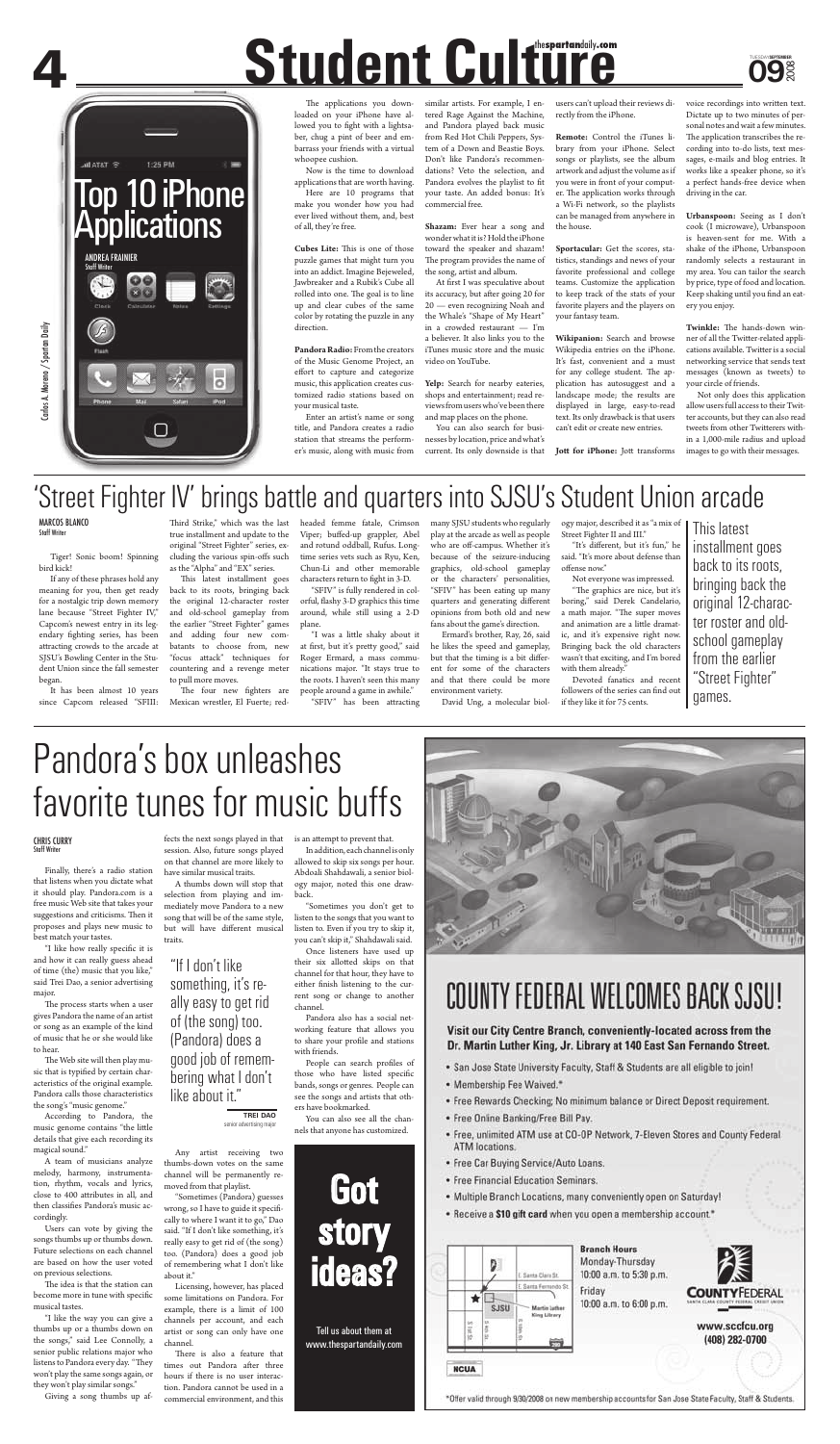With the popular single "Iris," the Goo Goo Dolls have transgressed from their early thrashing, punk-esque sound to a scarred yet emotionally mature band. They have released "Greatest Hits Volume Two: B-sides and Rarities," which includes their earlier work as well as familiar tracks.

This CD-DVD compilation encompasses not only their more famous hits, like "Iris" and "Black Balloon," but also their lesserknown music, which has a harsher feel with grinding guitar chords and ear-throbbing drum lines.

The CD starts out with the gentle and sorrowful "Hate This Place." The disc then drifts into "Stop the World" and "Long Way Down," two tracks that mourn the loss of someone close to the heart.

The twangy guitar chords and light tone make up "All Eyes on Me," while "Lazy Eye" moves into overdrive with heavy, masculine riffs and husky vocals.

The demo version of the everpopular "Iris" is demolished by broken, jangled vocals and sharp chords. Thankfully, the chorus takes a break from the choppy guitar riffs and smooth vocalist John Rzeznik's harsh, unfeeling voice. Overall, the song leaves something to be desired.

"Truth is a Whisper" has a head-bopping beat and clean vocals that address the double standards of society. More catchy beats make up "What a Scene," which addresses the unreal image of the "real world" and self-inflicted illusions. Of their cover tracks, only half were worth the listen. The Damned's "Wait for the Blackout," INXS's "Don't Change," FabTheGap's "I Don't Want to Know" and Tom Petty's "American Girl" had smoother vocals and more catchy beats than the other songs. The Plimsouls'

"I'm Awake Now" has a gentler feel with haunting lyrics as well as softer drum beats and guitar riffs. "Torn Apart," "No Way Out" and "String of Lies" provide a faster beat and angst-filled lyrics but are nowhere near the thoughtful and melodic tracks they produced in their later years. The foot-tapping "We'll Be Here (When You're Gone)" turns the mood around with strong drumming and simple guitar chords. The sobered lyrics stress the idea that



The upbeat songs such as "We'll Be Here (When You're Gone)" and "Truth is a Whisper" make this CD a great pick-me-up before going to work or when you need to wind down from a stressful day. The more sobered tracks such as "Without You Here" and "Iris" set a calm and relaxing mood.

This disc is a strong representation of the changes the band has undergone. From the more angerdriven tracks to the catchy and somber songs, the Goo Goo Dolls have found their place in many music players. For a variety of tracks, Goo Goo Dolls' "Greatest Hits Second Volume: B-sides and Rarities" is the one to pick up.

## representative?

**Want to be** 

a marketing

"I learned more about myself and the business/marketing world than I ever could've in a classroom. This experience will undoubtedly be a reference point as I head out to my first job and beyond."



edVenture: partners



## **NAVY STREET TEAM PROGRAM**

The Navy Street Team Program is a chance for you to gain real-world, hands-on business experience, while helping design and execute key marketing strategies for the Navy on your campus.

As a two-person marketing agency, you will implement 6-8 activities on-campus and in your local community. Working with a budget, being paid, and the possibility of cash incentives, are some of the benefits you will receive.

## Get ready for a rewarding challenge!

## Log on to

www.edventurepartners.com/navy

to apply for this amazing opportunity

lost ones are always around — no matter how rough the road remains. "Without You Here" sets the mood for a confession of love with twinkly cords, hushed vocals and soft percussion. It is one of the more honest and emotional tracks. "Only One" is an unusually heavy track, which includes unorganized, choppy lyrics and an overbearing guitar riff that take over the bass lines and drumming.

"Million Miles Away," the Soft Boys' "I Wanna Destroy You" and Lime Spiders' "Slave Girl" were disappointing. Lead singer Rzeznik's imitation of gruff vocals broke every other lyric, and the overbearing cymbal-thrashing and crashing guitar chords left the ears ringing with noise.

KAAJAL MORAR

#### Staff Writer

**Jason Camacho** senior, psychology





"It took them too long just to make it. It's good work and art, but it was just a hassle to walk around for two years."

**Joanna Jackson**

"I think it's nice to look at. It represents how diverse our campus is and that we live in a society where we're able to embrace each other for our differences, and I appreciate it."

> **Jossie Gonzalez** senior, undeclared

## Old and new fans will go ga-ga over the Goo Goo Dolls' latest album CD REVIEW

## Student Culture 5 the**spartan**daily**.com** TUESDAYSEPTEMBER

## **CAMPUS**VOICES What do you think of the new Cesar E. Chavez Monument? Feature and photos by CHRIS CURRY



"I think it's cool what they did to remember him. I think it's perfect."



"It connects each one of us in different ways. Our families have struggled to overcome situations in their lives. It shows that there are people that can help make changes in our lives and in the world also."

**Lawrence Perlas** sophomore, undeclared



"I'm thinking that it's some sort of Nazi stuff because I'm thinking about the eagle."

**Kenny Masuda** freshman, undeclared

Photo courtesy of Warner Bros.

The Goo Goo Dolls in concert.

**Jessica Yano** junior, occupational therapy



"I like it, it's nice. It adds spunk to the school."

Staff Writer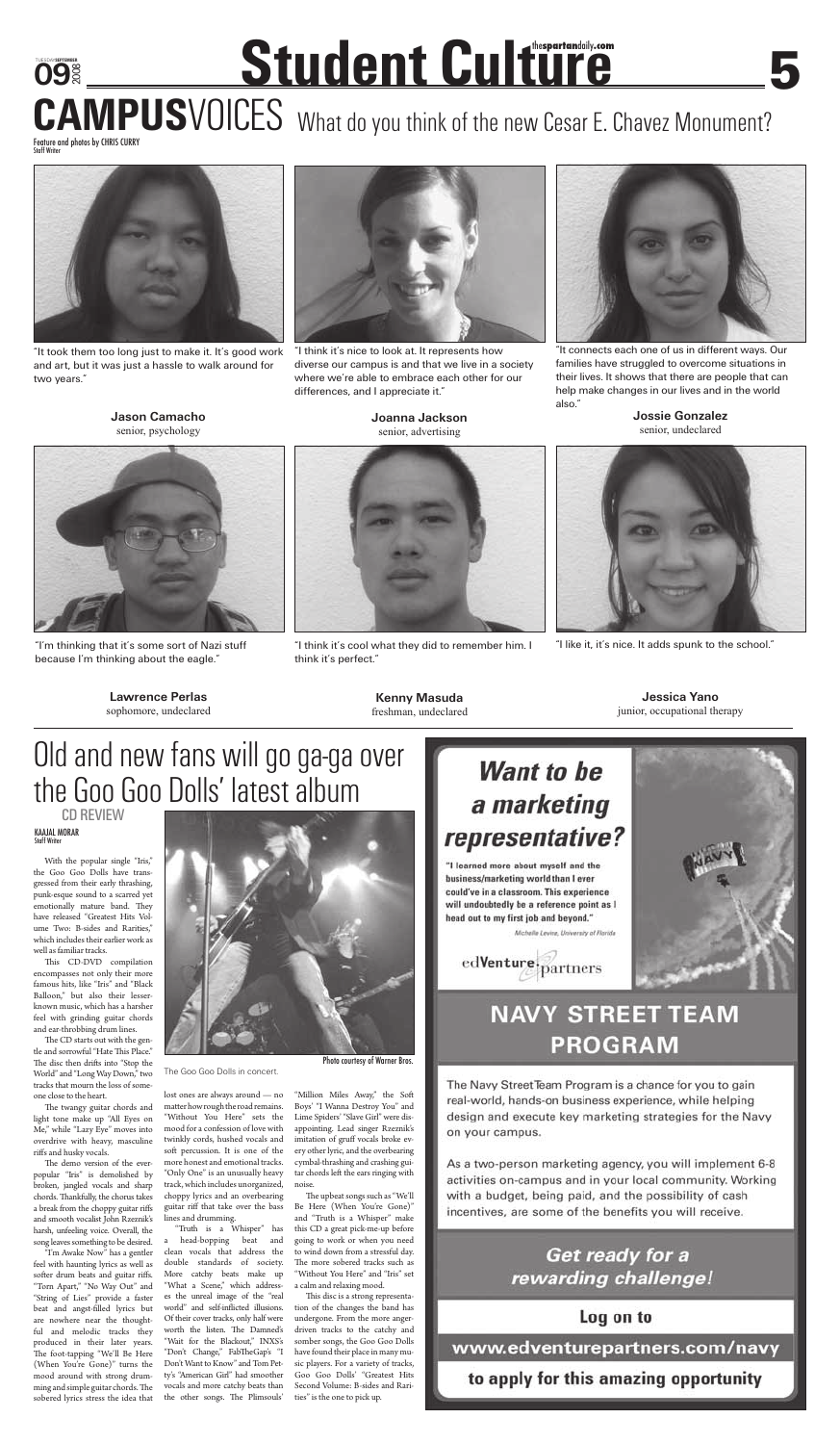

### **EMPLOYMENT**

**FOOD SERVICE/ESPRESSO BAR/HOST** PT positions in S'vale restaurant. Flex hrs. \$11.50 to start. Call Wendy@(408) 733-9331

### **UNDERCOVER SHOPPERS**

Earn up to \$70 per day. Undercover Shoppers needed to judge retail and dining establishments. EXP. Not RE. CALL 800-722-4791

### **DAYCARE TEACH-ERS AND AIDES**

### **STUDENT WORK-GREAT PAY** IF YOU CAN CUT IT

\*PART-TIME OPENINGS \*\$17.70 BASE-appt. Vector, the compay for students, has part-time openings available for customer sales/ service. The positions offer numerous unique benefits for students: \*HIGH STARTING PAY \*FLEXIBLE SCHEDULES \*Internships possible \*All majors may apply \*Scholarships awarded annually \*Some conditions apply \*No experience needed \*Training provided Earn income and gain experience! Watch for us on-campus throughout the semester, or CALL 866-1100 9am-5pm. www.workforstudents. com/ sisu

Action Day Primary Plus seeking Infant, Toddler, and Preschool Teachers and Aides. F/ T and P/ T positions available. Substitute positions are also available that offer flexible hours. ECE units are required for teacher positions but not req. for Aide and Day Care positions. Excellent opportunity for Child Development majors. Please call Shawna for an interview at 247- 6972 or fax resume to 248-7350.

#### **SPERM DONORS NEEDED Earn** up to \$1200/month. California Cryobank is seeking healthy males

tember 16th 11-4pm. Girls and guys designer denim 40-60% off! All proceeds will go to Service for Sight to help people with visual impairments. Some brands featured are True Religions, Diesel, Hudsens, William Rast, etc. Save the date!!!

online at www.spermbank.com

### **AFTER SCHOOL TEACHERS**

K-8th private school seeks responsible individuals for extended daycare, P/ T in the afternoon (2:30- 6pm M-F). No ECE units required. Previous experience with children a must. Please call 248-2464. (408)244-1968 (408)244-1968

**COLLEGE STUDENTS:** We pay up to \$25 per survey. It's 100% free. www. GetPaidToThink.com

#### **LIFEGUARDS & SWIM INSTRUCTORS** Lifeguards and Swim Instructors

needed in Los Gatos. WSI salary range: \$11.38-\$13.83/ hr. Must be available between 2:30pm and 6pm. All certifications must be current. Lifegaurd salary range: \$9.28- \$11.29/ hr. Must be available between 8:15am-2:15pm and/ or after 5pm. All certifications must be current. To apply please contact Jessica Downs via email at jessica@ lgsrecreation.org or call (408)354- 8700

for its sperm donor program. Apply **CHARITY DENIM** Delta Gamma is holding a charity event! Where? The Student Union. When? Sep-

### **RECREATION LEAD-ERS WANTED!**

We are looking for energetic individuals to work in our K-5 Child Care programs. Must be available to work 2pm-6:15pm Monday through Friday or a combination of afternoons, or Monday mornings from 7am-11:30am. Salary ranges from \$9.22/ hr-\$10.86/ hr depending on experience. Please contact Kathy Winnovich via email at kathy@lgsrecreation.org to apply. (408)354-8700

**EVENTS**

**PREVIOUS SOLUTION** 



M A

I find myself capable of doing a maximum of two things at once, no more. Any more than that and I struggle to do either thing properly. So when I am driving my car, a manual that requires shifting, talking on the phone is not one of the things I choose to do.

### **SERVICES**

**FIXLAPTOP.COM BUY SELL REPAIR** Laptop & Parts Repair PC Data Recovery Remove Virus Rental Trade Laptop & Parts (408)469-5999

That goes over well with my family members. The truth is that the handsfree law is in effect and has been in California since July 1. The sad part about that fact is no one seems to care.

### **AFFORDABLE HEALTH INSURANCE**

If you're 19-29 yrs old, rates can be as low as \$78 per month, depending on the plan you pick, where you live, your age and your medical history. Low co-payments. Call or email Maria Carmen for a FREE QUOTE! (650)593-0888 mariacarmen.smith@gmail.com

### **OPPORTUNITIES**

## **BE A MODEL, EARN \$\$\$ TO-DAY**

No Exp. Needed - Female Models (non-adult) for portfolio development & stock sales. Earn Good \$\$\$ @ the Shoot plus Residuals, Have Fun & Get Magazine Cover Quality Photos for your Myspace! :) Studios in Fremont & San Jose.

The hands-free device is not hard to set up and use. If you are having trouble, go to your cell phone provider and ask for help, or flag down a 13-yearold on a Razor scooter and ask her. It is not too difficult once you set it up, and it should work when you turn on both devices.

Plenty of Californians have had trouble putting down their phones since the law came into effect.

AndrewSlaterPresents.com

#### **CLASSIFIED AD RATE INFORMATION**

Each line averages 25 spaces. Each letter, number, punctuation mark, and space is formatted into an ad line.<br>The first line will be set in bold type and upper case for no extra charge up to 20 spaces. A minimum of three li

**MINIMUM THREE LINE CLASSIFIED AD**: DAYS: 1 2 3 4 RATE: \$10.00 \$15.00 \$20.00 \$25.00

I think the only way to make this law more effective is to increase the fines and penalties for first and multiple occurrences. According to the DMV's Web site, the current fine for talking on your cell phone while driving without a headset is a base fine of \$20 for the first offense and \$50 for subsequent offenses.

\$2.50 EACH ADDITIONAL LINE AFTER THE THIRD LINE.

\$3.00 EACH ADDITIONAL DAY.

• RATES ARE CONSECUTIVE DAYS ONLY. •ALL ADS ARE PREPAID. • NO REFUNDS ON CANCELLED ADS.

**Classifieds may be placed online at www.thespartandaily.com under "Ad Info"**

FREQUENCY DISCOUNT: 40s mail of the consecutive issues: 10% discount: 405 mil.<br>SJSU STUDENT ID REQUIRED. Ads must be placed in person in DBH 209 from 10 AM or 3PM. STUDENT ID REQUIRED.<br>Rate applies to student's individual

|                | $\overline{2}$ | 8              | 9              | 6              | 4              | 5              |                | З              |
|----------------|----------------|----------------|----------------|----------------|----------------|----------------|----------------|----------------|
| 5              | 4              | 6              | 8              | 1              | 3              | 7              | $\overline{2}$ | 9              |
| 9              | 3              |                | $\overline{2}$ | 7              | 5              | 8              | 6              | 4              |
| $\overline{2}$ |                | 3              | 5              | 4              | 8              | 1              | 9              | 6              |
|                | 8              | 5              | 3              | 9              | 6              | 4              | 7              | $\overline{2}$ |
| 6              | 9              | 4              |                | $\overline{2}$ | 7              | 3              | 5              | 8              |
| 3              | 6              | 9              | 4              | 5              | 1              | $\overline{2}$ | 8              | 7              |
| 8              | 5              | $\overline{2}$ |                | 3              | 9              | 6              | 4              |                |
| 4              |                |                | 6              | 8              | $\overline{2}$ | 9              | 3              | 5              |

This legislation was passed to protect people on the roads from people who are not capable of multitasking. Even if you can multitask, driving a vehicle and using a phone are two things that you shouldn't do anyway. You would be better off parking your car in the middle of Highway 101 at 8 a.m.

Results of theSpartanDaily.com poll: Should the legal drinking age be lowered to 18?  $Yes: 31$  No:  $40$ 

A group of people are "indigenous" in claiming its land first, or in occupying its land prior to the arrival of the first settlers.

| <b>DISCLAIMER</b>                                                                    |  |  |  |  |  |  |  |
|--------------------------------------------------------------------------------------|--|--|--|--|--|--|--|
| The Spartan Daily makes no claim for products or services advertised below nor is    |  |  |  |  |  |  |  |
| there any quarantee implied. The classified columns of the Spartan Daily consist of  |  |  |  |  |  |  |  |
| paid advertising and offers are not approved or verified by the newspaper. Certain   |  |  |  |  |  |  |  |
| advertisements in these columns may refer the reader to specific telephone numbers   |  |  |  |  |  |  |  |
| or addresses for additional information. Classified readers should be reminded       |  |  |  |  |  |  |  |
| that, when making these further contacts, they should require complete information   |  |  |  |  |  |  |  |
| before sending money for goods or services. In addition, readers should carefully    |  |  |  |  |  |  |  |
| investigate all firms offering employment listings or coupons for discount vacations |  |  |  |  |  |  |  |
|                                                                                      |  |  |  |  |  |  |  |

The people possess their own culture of color and extravagant customs. They function under a set rule of traditions. They feed on raw insects or on the spices of their lands.

They sway to the melodies of their folkloric music.

They bow.

They walk on all fours.

They are nude or covered from head to toe.

They are individuals with characteristics unexplained and mysterious to those from the outside world. But the resources of their lands are under microscopes.

As the settlers arrive, the first encounter between the cultured and the colonizers unfolds. The indigenous are oppressed and in many cases slaughtered. Their sense of fear and protectiveness turns into hostility while the struggle over individual interests takes main stage.

or merchandise.



| <b>ACROSS</b><br>1 Plant louse | <b>PREVIOUS PUZZLE SOLVED</b> |
|--------------------------------|-------------------------------|
|                                |                               |

6 Cakelike cookie 9 Raiah's land 14 High-tech replica 15 Outback bird 16 Linger 17 Silvery rays<br>19 Call forth 20 Boston summer hrs. 21 Job opening 22 Four-star reviews 23 Ballerina's leap 25 Showed fright 26 Guarantee **RUS** 29 Amazing act 31 Physician 32 Daunt 36 Jai -37 Glove sz. 38 Acorn producers 8-30-08 40 Chaos theory phenom 43 Evening star<br>45 Has the flu 46 Nostrum Starbucks order 50 Declines, on Wall 10 Of ships Street 51 Eyewash acid 12 Vexed 52 Sports channel 54 "ER" setting 18 Organic 57 Astronaut's base 58 Hid (2 wds.)  $61$  Musty<br> $62 -$ Magnon man 24 Prior to 63 Kilns 25 Skillet 64 More bashful 65 Biddy 66 Starchy food 28 German

**DOWN** 



TUDE

INID.

AMF

TED

Quaint lodging 35 Just scraped by



The survivors of what some define as "genocide" follow the new rule on the soil of their homeland. They now walk on two, and their tongues struggle to speak a new language they communicate through among themselves.

Human beings have developed into strange creatures, capable of doing many things at one time, multitasking as it has come to be known. Some people are good at this, finishing multiple tasks at the same time, and some people struggle to manage a single task.

They are told stories by their grandparents of men with feather hats circling around bonfires, singing in the darkness of the night, feasting on their hunted goods. They lived the indigenous life.

> I have a Bluetooth headset and use it when I drive, but prefer not to talk at all, a helpful excuse when it comes to ignoring particular people.

> "I am sorry; I was driving and am against using my phone while I drive," I said.

Who knows? Perhaps it's worth it after all.

When I take my bi-monthly, 45 minute trip to my parents' house, I have begun to count the number of phoneholding offenders. Since the law has been in effect, I have actually seen an increase in the number of people using their phones while they are driving.

In case you are not aware of the two new laws, vehicle codes 23123 and 23124, here is the Department of Motor Vehicles' description in its frequently asked questions: "(23123)

prohibits all drivers from using a handheld wireless telephone while operating a motor vehicle. Motorists 18 and over may use a hands-free device. The second law (23124) prohibits drivers under the age of 18 from using a wireless telephone or a hands-free device while operating a motor vehicle."

Now that you are clear on the rules, put down your cell phone and drive.

According to an e-mail from Jamie Coffee, an information officer in the media relations department for the California Highway Patrol, as of Sept. 5, the CHP has issued 14,308 citations for primary violations under vehicle code 23123.

I am not sure what it is about the law that has people still putting phones up to their ears. Could it be a technology-age gap? Maybe an issue with how much the headsets cost? My best guess is because people don't care if they get caught or not.

Most people choose to use their phones when they drive and then just hide the phone when they see a police officer: "Sorry, I just had to hide my phone from the patrol car driving

by. Oh crap, he is turning around. I'm going to have to call you back."

To make people change their cell phone-using ways, the DMV is going to have to, at a minimum, quadruple the fines and add a point to your license — the point being removable through traffic school. Otherwise people will continue to ignore the law.

We put people who drink and drive in jail; there are warning labels telling people not to operate machinery after taking certain medicine. These types of combinations are looked down upon in our society, and it's about time we added driving and talking on the phone to that list.



"Playing the Odds" appears every Tuesday. Chris Bausinger is a Spartan Daily copy editor.

## **Please put down the cell phone and pay attention to the road**

As years go by, the indigenous people become "civilized," looking, speaking, acting as their own colonizers had planned.

Their language is replaced, and their

homes are renovated — they welcome the New Age.

On the streets, citizens of the land seem to function just the same. The world is harmonious, and every son and daughter works toward fulfilling their dream of a higher education and a respectable wage.

Centuries roll by, and the new generations start to dig into their past, reminiscing on their ancestors' past life. They seek to reclaim the oppressed lifestyles of their forefathers.

In the present time, a generation follows the paths of history. Searching for the roots of their origins, their sense of misfit pleads answers to what they have lost.

They are souvenirs from the past. What makes these groups hold onto a timeline that carries with it a life they have never known? What prevents them from blending into the society that functions under law and order? And how many generations will it take to wipe clean their true identities for the sake of fitting in?

In the palms of those possessing the power, the world revolves. And despite the right and value of upholding a culture and a language, the indigenous lag behind until one day, calling for their freedom in the name of genocide.

"From the Caucasus to the World" appears every Tuesday. Dina Baslan is the Spartan Daily features editor.



## Children of indigenous people have a right to their culture

# **ODDDD**

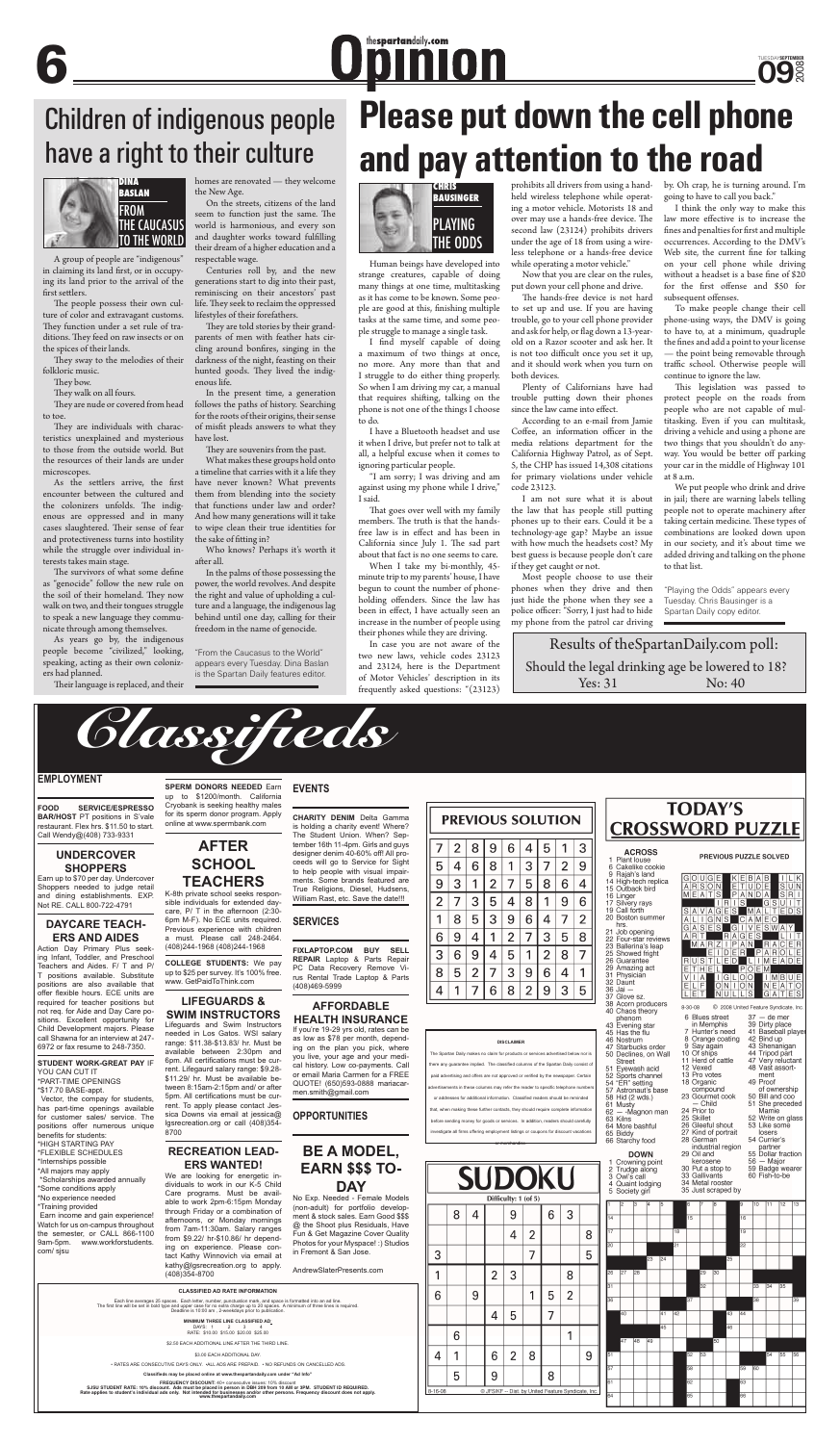DAVID ZUGNONI, Executive Editor JOHN HORNBERG, Managing Editor COLLEEN WATSON, Opinion Editor MARK POWELL, Sports Editor TOMMY WRIGHT, Sports Editor ANGELO LANHAM, Student Culture Editor KIMBERLY TSAO, Student Culture Editor DINA BASLAN, Features Editor CARLOS A. MORENO, Photo Editor WILLIAM COOLEY, Online Editor JESSE KIMBREL, Assistant Editor MEGAN HAMILTON, Production Editor MATTHEW MOUNTFORD, Production Editor CHRIS BAUSINGER, Copy Editor SARAH KYO, Copy Editor RAMON HERNANDEZ, Advertising Director MEGAN ROCKO, Assistant Advertising Director DERRICK CHEW, Creative Director KRISTI RIGGS, Assistant Creative Director

## OPINION PAGE POLICY

Letters to the editor may be placed in the

PHOTOGRAPHERS MIKE ANDERSON HANK DREW CINTHIA RODRIGUEZ DEREK SIJDER ANDREW VILLA SENIOR STAFF WRITERS ADAM BROWNE TARA DUFFY ADVISERS RICHARD CRAIG, News MACK LUNDSTROM, News JAN SHAW, News MICHAEL CHEERS, Photojournalism TIM HENDRICK, Advertising TIM BURKE, Production Chief TIM MITCHELL, Design

letters to the editor box in the Spartan Daily office in Dwight Bentel Hall, Room 209, sent by fax to (408) 924-3282, e-mailed to spartandaily@casa.sjsu.edu or mailed to the Spartan Daily Opinion Editor, School of Journalism and Mass Communications, San Jose State University, One Washington Square, San Jose, CA 95112-0149. Letters to the editor must contain the author's name, address, phone number, signature and major. Letters become property of the Spartan Daily and may be edited for clarity, grammar, libel and length. Only letters of 300 words or less will be considered for publication. Published opinions and advertise-ments do not necessarily reflect the views of the Spartan Daily, the School of Journalism and Mass Communications or SJSU. The Spartan Daily is a public forum.

Genocide is defined as the deliberate and systematic extermination of a national, racial, political or cultural group. To me it is more than that. To me it is what took my family away from me; it is what made me a refugee and what made me live in fear for threeand-a-half years of my life.

Those who know me would notice no difference in my appearance compared with the next person. I am white and have blue eyes, but I am also a Muslim.

to the Bosnian Muslims in the 1990s was not the first one committed

> STAFF WRITERS JOEY AKELEY MARCOS BLANCO RYAN BUCHAN YA-AN CHAN CHRIS CURRY BIANCA deCASTRO JOHN ELLIS KELLY ENOS ALLIE FIGURES ANDREA FRAINIER ANDREW HERNDON PETER HIRONAKA MICHAEL JUAREZ MATTHEW KIMEL JASON LeMIERE ELISHA MALDONADO KAAJAL MORAR ADAM MURPHY RIE NAKANISHI SELMA SKOKIC CORINNE SPECKERT RICHARD STERN DANIELLE TORRALBA

> > JON XAVIER

Last time I went, I buried my grandparents, uncle, two aunts and two cousins, ages 6 and 10. All of them were victims of genocide. Last year, my mom went and buried her youngest brother, who was only 25 when he was killed, and he left behind an infant child and a young wife. My family was killed in late '92 just because they were Muslims, and their remains were finally laid to rest 13 years after their deaths.

JOHN SHRADER, Multimedia

#### ADVERTISING STAFF VANESSA ALESSI CHRIS AMAREL

MICHAEL AU MARINA BOBROVICH FRANK BOOKER III NICK BURGGRAFF AMY CHOU PHUONG DUONG MICHELLE EBNER KRISTEN ELVERT ANNISSA HAN LILIANA HERNANDEZ EMILY JAMES ALLISON JONES SARA LAXSON T.J. MIMS THUY NGUYEN MICHELLE VO

The last genocide that happened I remember is who is not there to When I go back home, all greet me. There is no one who will be happy to see me. I talk about my past

## TUESDAY**SEPTEMBER 09** 2008

# **Ophispartandaily.com**

"You may forgive, but you never forget" is a phrase used by many. It is also a phrase very close to my heart because I live my life by it.

As a child, I grew up in Bosnia and Herzegovina, a country torn by war. I have experienced genocide, and lost almost my entire family to it.

> The recent arrest of Radovan Karadzic, a Serbian leader who was the mastermind behind the genocide committed against the Bosnian Muslims, gives me hope that there is still justice in this world. I find myself glued to the TV, wanting to know if the Hague Tribunal will find him guilty. This may give us some peace, although the pain will never go away.

I was never taught to hate; it is a word that does not exist in my dictionary.

֚֚֚֚֚֚֚֚ Whether you believe that there was an attempted assassination on Sen. Barack Obama or not, there is no denying the hype about his safety. According to interviews with suspects, the

attempt was to take place at the Democratic National Convention in Denver as Obama accepted the nomination for presidential candidate on Aug. 28.

I was despised and persecuted because I am a Muslim, yet the definition of genocide does not include extermination of a religious group. Sure, it is implied, but it is not spelled out for us.

> color difference, then you're only fooling yourself.

against them. It was the 10th in our history.

You'd think we would have learned something, but I guess not. Not only did we forgive the Serbians, but we also forgot.

I don't remember ever learning about the genocides committed against my people in school. I am one of those people that will never forget because I have lost people close to my heart in this genocide.

The fact is Obama promises change, and change is often a frightening concept when it involves politics.

I am hoping that by reading this article some of you will become more aware that genocide exists. It is not something that happened only in World War II. It happened in the '90s, and it is still happening in Africa to this day. I think that if we talk about it and keep it in remembrance, it is less likely to happen again.

I go back home and visit Bosnia once every two years. Every visit brings back painful memories.

> The standards put on today's youth are way too high. We're just not tall enough. I mean, what more can we aspire to? What's higher than entrepreneurs? Entrepreneurs have no bosses, for Pete's sake.

all the time because I will not allow myself to forget and I will never forgive either. How do you forgive someone for killing your family? How is my mother supposed to forgive, or my little cousin who was orphaned at 7 months? We will never forgive or forget.

Walking through my hometown, a place that used to bring me so much joy, is now a painful memory. I feel like I am walking on dead bodies that used to line the streets. I will never set foot in the beautiful Drina, a river I used to bathe in as a child, for it is the same river that my family was thrown in after they were killed. I will never allow myself to forget.

> Taking chances pays off. We've learned at least that much from this debacle.

The fact that he can afford a year in Russia, but not a semester at NYU, speaks volumes about the state of the union. The U.S. economy is failing college students, among others.

I hope that some of you will take this to heart and become aware of the existence of genocide, remember it and never let it happen again. The world stood still and watched as my people were dying, but I will not stand still and let it happen again. I will remember it, and my children will know of it, so it will never repeat itself again.

## Remembering the genocide of my past isn't an option; it's a necessity and a fact

YouTube is an entertainment medium as well as a forum to allow everyone to post their own views (no matter how unsavory or biased). It is popular for different reasons for different users. (Stephen) Colbert actually is less biased than most news anchormen and is much more "on the money" with current affairs.

Obama supporters fear that the closer he gets to the White House, the more in danger he is. Whether you like it or not, this presidential race definitely has some race issues.

Some would like to believe that when it comes to such an important matter as electing our president, we would look past the color of skin and more into the views and issues of each nominee and how each as president would make the best choices for the country in which we live.

## 7 Student's desperate e-mail plea or burgeoning e-mail scammer?

News: 408-924-3281 Advertising: 408-924-3270 Fax: 408-924-3282 News e-mail: spartandaily@casa.sjsu.edu Ad e-mail: spartandailyads@casa.sjsu.edu Dwight Bentel Hall, Room 209 One Washington Square San Jose, CA 95192-0149 One WashingtonSquare <sup>O</sup>

However, this time, in this election,

Obama has a dangerous road ahead. Many say his danger is caused by the color of his skin, but I say it's caused by a combination of two factors: his politics and his African-American heritage.

In the expert opinion of Gerald Posner, author of books on the assassination of President John F. Kennedy and Dr. Martin Luther King Jr., Obama is in no more danger than his opponents.

Perhaps there is then some other explanation as to why Obama has become the earliest candidate to receive secret service protection.

British Nobel Prize winner Doris Lessing and former Minnesota Gov. Jesse Ventura have separately both expressed their concern for the safety of Obama as he continues in the presidential election. Lessing went as far as predicting Obama will certainly be killed if he becomes president.

Some people will do anything to prevent the type of change Obama may bring.

Kennedy brought change; perhaps it may have been that which caused him to be assassinated. Kennedy more closely physically resembled the typical presidential candidate than Obama does. This is one reason that leads me to believe presidential assassinations are far more than an issue about race.

If Obama is elected president,

we can obviously expect a historical event, primarily due to his African-American heritage, which will shake the nation, possibly the world, as we know it.

Furthermore, if his politics are as different as his physical appearance compared to previous presidents, we should expect to see Obama addressing the nation in something closely resembling a bulletproof bubble as he serves out his term.

Max Stephenson, an 18-year-old recently accepted into New York University, was able to scrounge up \$6,000 from generous donors who responded to his e-mail request for college money, according to a 2008 Time magazine article.

Can you believe the nerve of some people?

OK, I'll admit it — I'm jealous. I wish my bank account was greener than my eyes right now. I could use \$6,000, and, unlike Stephenson, that amount would cover my entire tuition and then some.

He still needs \$19,000 to take care of the rest of his tuition, according to the same article. All his other loans wouldn't cover it.

And this is someone who started his own organization, AccessHybrid, which, ironically, loans students money to buy environmentally friendly cars. If he has that gold star on his resume, but he still can't get financial aid, where does that leave the rest of us?

If you ask me, though, I don't think Stephenson even needs the money. The article states that he went to Russia for a year to play ice hockey. How could he afford that and not NYU? He should have saved that money for college.

I see his priorities — he'd rather become the next Mighty Duck than a college graduate. I smell a scam, but Time magazine says it's legit.

Stephenson's messed-up priorities, however, show that sometimes, it is college students' fault that they can't get





I understand the desperation for cash, but I would liken Stephenson's mass email to begging: He's asking strangers for money.

Indeed, whatever the means to the ends are, it's easy to criticize someone who's successful. But, perhaps, we all should swallow our pride and do as Stephenson did — lest we fall.

It may not be the same as asking for money from the parental units or the Financial Aid & Scholarship Office, but if we can wrap our heads around online dating, why not this?

In fact, if I were Stephenson, I'd be patting myself on the back for coming up with something so wild — it worked.

Stephenson's e-mail plea also shows how far we've come. Technology-wise, we've evolved. We can reach strangers on the other side of the world within seconds. We've come a long way from tying two tin cans with a string.

Maybe Stephenson's e-mail is a wakeup call. The response he has gotten is a testament to people's kindness. Even though I throw up a little in my mouth thinking about Stephenson's e-mails, if — 10 years from now — I have a steady income, and I receive a similar plea in my inbox, I might throw in a penny.

We all remember what it's like to suffer. Those memories are never filtered as spam.





"The Most You Ever Knew" appears every Tuesday. Kimberly Tsao is a Spartan Daily student culture editor.

Referring to "Bridge to Palin, aka to nowhere" by Tommy Wright, which ran on Thursday, Sept. 4

Referring to "YouTube sucks people in and leeches away their intelligence" by Joey Akeley, which ran on Thursday, Sept. 4

Selma Skokic is a Spartan Daily staff writer.



**QUOTE**of the**DAY** "The Democrats are in trouble. Sarah Palin has totally changed the dynamics of this campaign. Period." **WILLIE BROWN**

*Democrat and former mayor of San Francisco* 

## Spartan Daily

I'm glad you read newspapers; too bad you didn't do any more in-depth analysis. Mrs. Palin did support the "Bridge to Nowhere" as a mayor and as a candidate, but once she took over as governor and saw all the competing needs in the state, she let the bridge drop and used those funds for more important projects — just exactly what we voted her into office to do. She made a sound decision on how to spend our tax dollars. You liberal bloggers can put out half-truths and try to slant the news all you want, but we have your number. The people of Alaska know the truth, and the truth will be out before the election.

-D. Czonke

YouTube also allows people from all over the world to exchange views immediately without moderators filtering transgressing views. Some vids are unbelievably informative and allow views that the mainstream media would not give the time of day to.

So YouTube is like every other blog site, news site, forum — some of it is gold while some of it is crap. The great thing is that we get to click, and we get to comment.

-Diliyd



Bianca deCastro is a Spartan Daily staff writer.